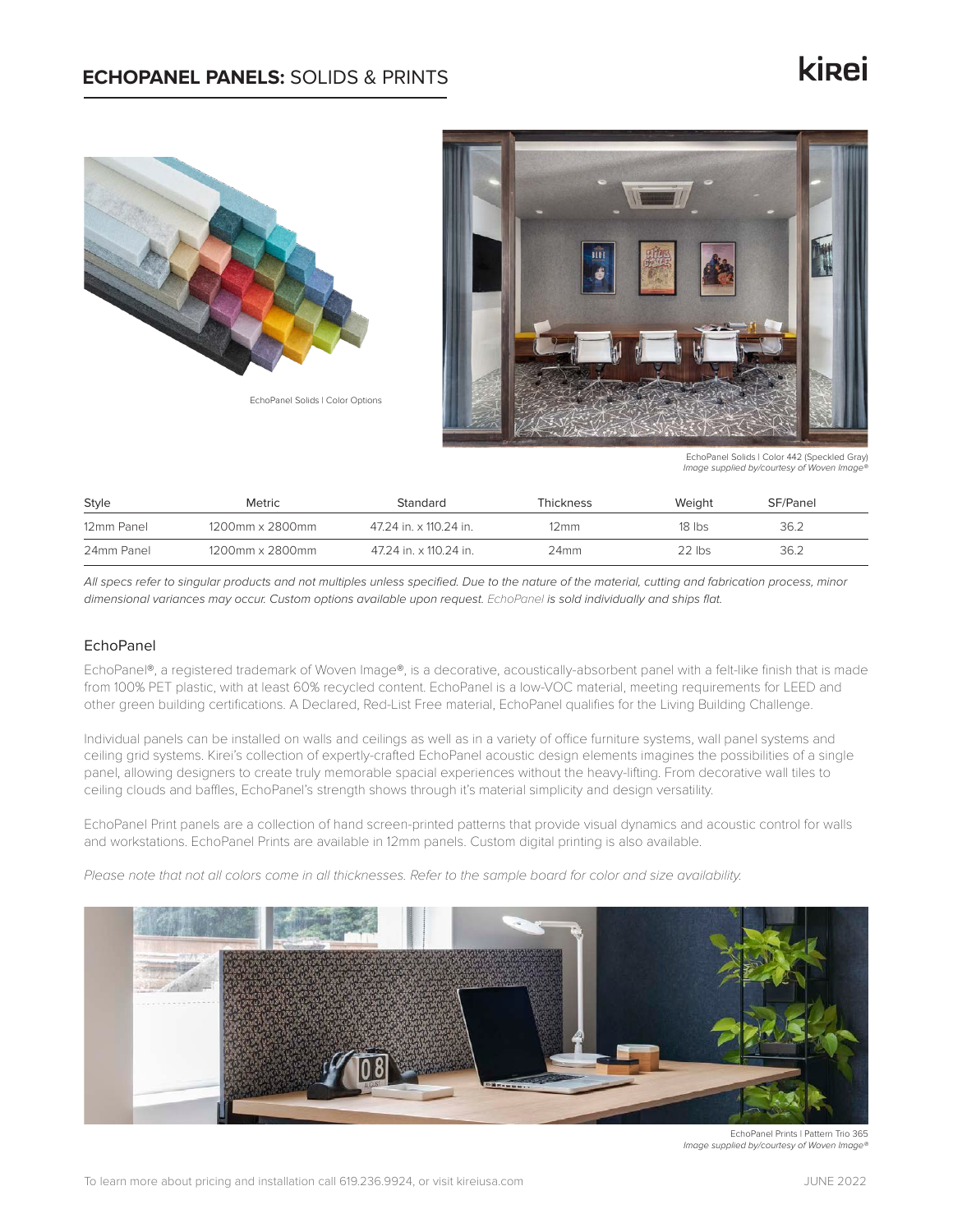### **ECHOPANEL PANELS:** SOLIDS & PRINTS

#### Sabins per 12mm EchoPanel

| Frequency                             | 250Hz | 500Hz | 800Hz | 1000Hz | 2000Hz | 4000Hz | <b>NRC</b>             |  |
|---------------------------------------|-------|-------|-------|--------|--------|--------|------------------------|--|
| $m^2$ Object                          | 0.70  | 2.20  | 4.30  | 5.74   | 8.66   | 10.57  | $0.45$ (no air gap)    |  |
| m <sup>2</sup> /Object (20mm air gap) | 1.51  | 4.33  | 7.35  | 8.56   | 9.97   | 9.97   | 0.60 (20mm air gap)    |  |
| m <sup>2</sup> /Object (50mm air gap) | 3.32  | 7.35  | 9.87  | 10.07  | 9.67   | 10.07  | 0.75 (50mm air gap)    |  |
| $m^2$ /Object (1" fiberglass)         | 4.33  | 6.78  | 6.66  | 6.58   | 6.47   | 7.10   | 0.90 (1" fiberglass)   |  |
| $m^2$ Object (2" fiberglass)          | 6.56  | 7.35  | 7.03  | 6.49   | 6.60   | 6.80   | $1.00$ (2" fiberglass) |  |

#### Sabins per 24mm EchoPanel

| Frequency                             | 250Hz | 500Hz | 800Hz | 1000Hz | 2000Hz | 4000Hz | <b>NRC</b>            |
|---------------------------------------|-------|-------|-------|--------|--------|--------|-----------------------|
| $m^2$ <i>Object</i>                   | 1.85  | 6.65  | 9.36  | 10.72  | 11.83  | 11.83  | $0.65$ (no air gap)   |
| m <sup>2</sup> /Object (20mm air gap) | 2.59  | 8.13  | 11.33 | 12.57  | 12.57  | 12.20  | 0.75 (20mm air gap)   |
| m <sup>2</sup> /Object (50mm air gap) | 4.93  | 10.96 | 13.18 | 13.06  | 11.70  | 11.95  | 0.85 (50mm air gap)   |
| $m^2$ /Object (2" fiberglass)         | 6.97  | 7.77  | 7.35  | 6.97   | 6.88   | 7.01   | $1.05(2"$ fiberglass) |



### Fire Rating

12mm & 24mm Panels: ASTM E84 Class A

### VOC Emissions

CDPH (CA 01350) Compliant; TVOC: <0.5 mg/m3 Ecospecifier GreenTag Compliant; TVOC: 0.015 mg/m2/hr (ASTM D5116)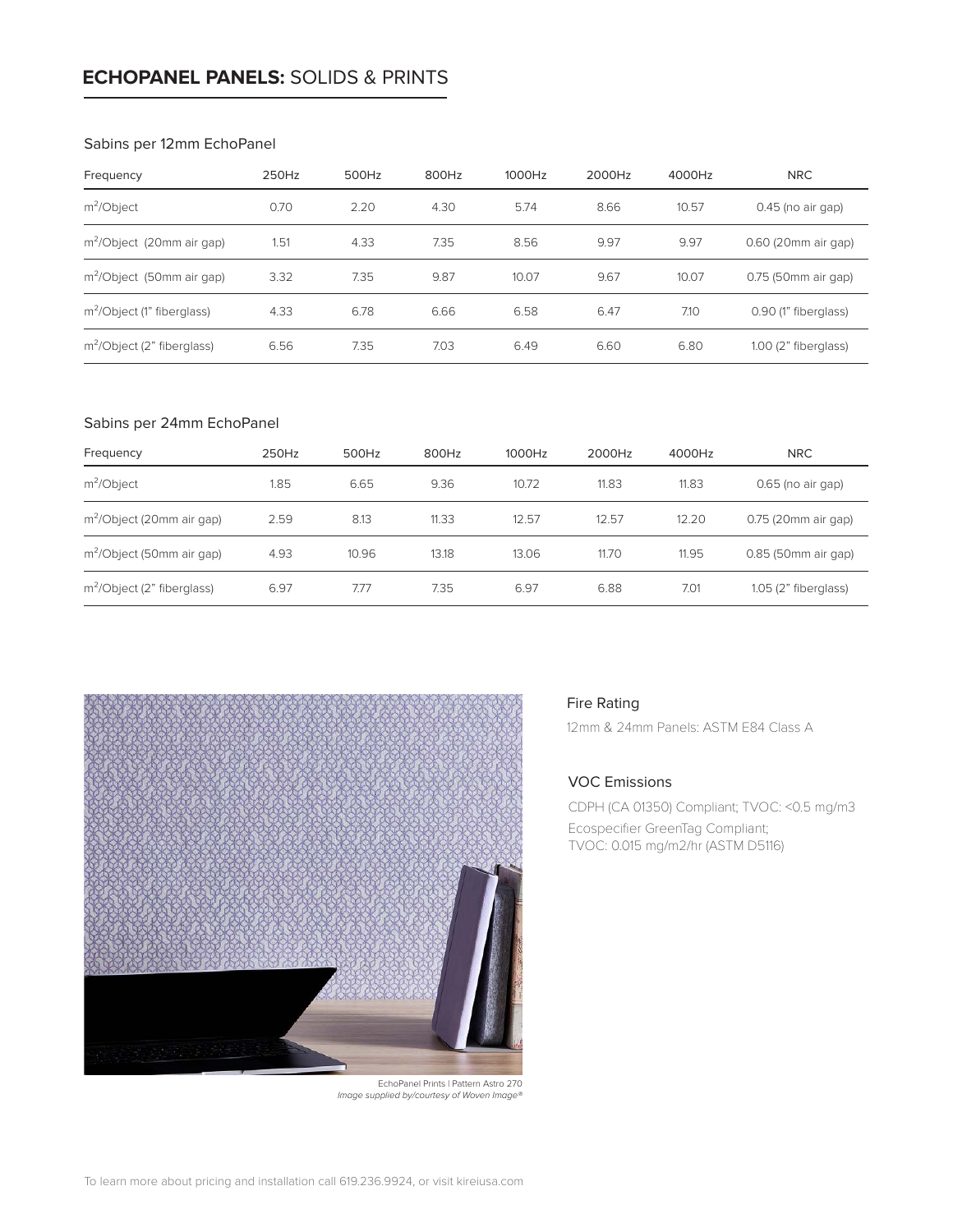# **ki**<sub>ei</sub>

### Available Solid Colors and Material Thickness

| 101   Frost<br>$12mm \cdot 24mm$          | 108   Yellow<br>12mm             | 124   Ochre<br>$12mm \cdot 24mm$    | 167   Cinnamon<br>$12mm \cdot 24mm$ | 193   Rouge<br>12mm              | 269   Wine<br>$12mm \cdot 24mm$  | 274   Orchid<br>$12mm \cdot 24mm$   | 276   Lavender<br>12mm           | 295   Dark Orange<br>12mm                |
|-------------------------------------------|----------------------------------|-------------------------------------|-------------------------------------|----------------------------------|----------------------------------|-------------------------------------|----------------------------------|------------------------------------------|
|                                           |                                  |                                     |                                     |                                  |                                  |                                     |                                  |                                          |
| 325   Viridian Green<br>$12mm \cdot 24mm$ | 330   Ivy<br>$12mm \cdot 24mm$   | 338   Jade<br>12mm                  | 349   Vineyard<br>12mm              | 365   Navy<br>$12mm \cdot 24mm$  | 381   Lime Splice<br>12mm        | 384   Seaweed<br>$12mm \cdot 24mm$  | 402   Taupe<br>$12mm \cdot 24mm$ | 442   Speckled Gray<br>$12mm \cdot 24mm$ |
|                                           |                                  |                                     |                                     |                                  |                                  |                                     |                                  |                                          |
| 444   Gray<br>12mm                        | 447   Slate<br>$12mm \cdot 24mm$ | 454   Mushroom<br>$12mm \cdot 24mm$ | 468   Vanilla<br>$12mm \cdot 24mm$  | 487   Blush<br>$12mm \cdot 24mm$ | 500   White<br>$12mm \cdot 24mm$ | 542   Charcoal<br>$12mm \cdot 24mm$ | 550   Onyx<br>$12mm \cdot 24mm$  | 551   Teal<br>12mm                       |
|                                           |                                  |                                     |                                     |                                  |                                  |                                     |                                  |                                          |
| 576   Magenta<br>12mm                     | 579   Olive Green<br>12mm        | 580   Sage<br>$12mm \cdot 24mm$     | 633   Pacific<br>$12mm \cdot 24mm$  | 660   Coronet<br>12mm            | 908   Ivory<br>$12mm \cdot 24mm$ |                                     |                                  |                                          |

### Available Prints & Material Thickness:



For pattern repeats and trimming instructions, please download the full spec sheet at **kireiusa.com**. *Note: EchoPanel Prints are hand screenprinted, and as such, some variation in color and pattern may occur.*